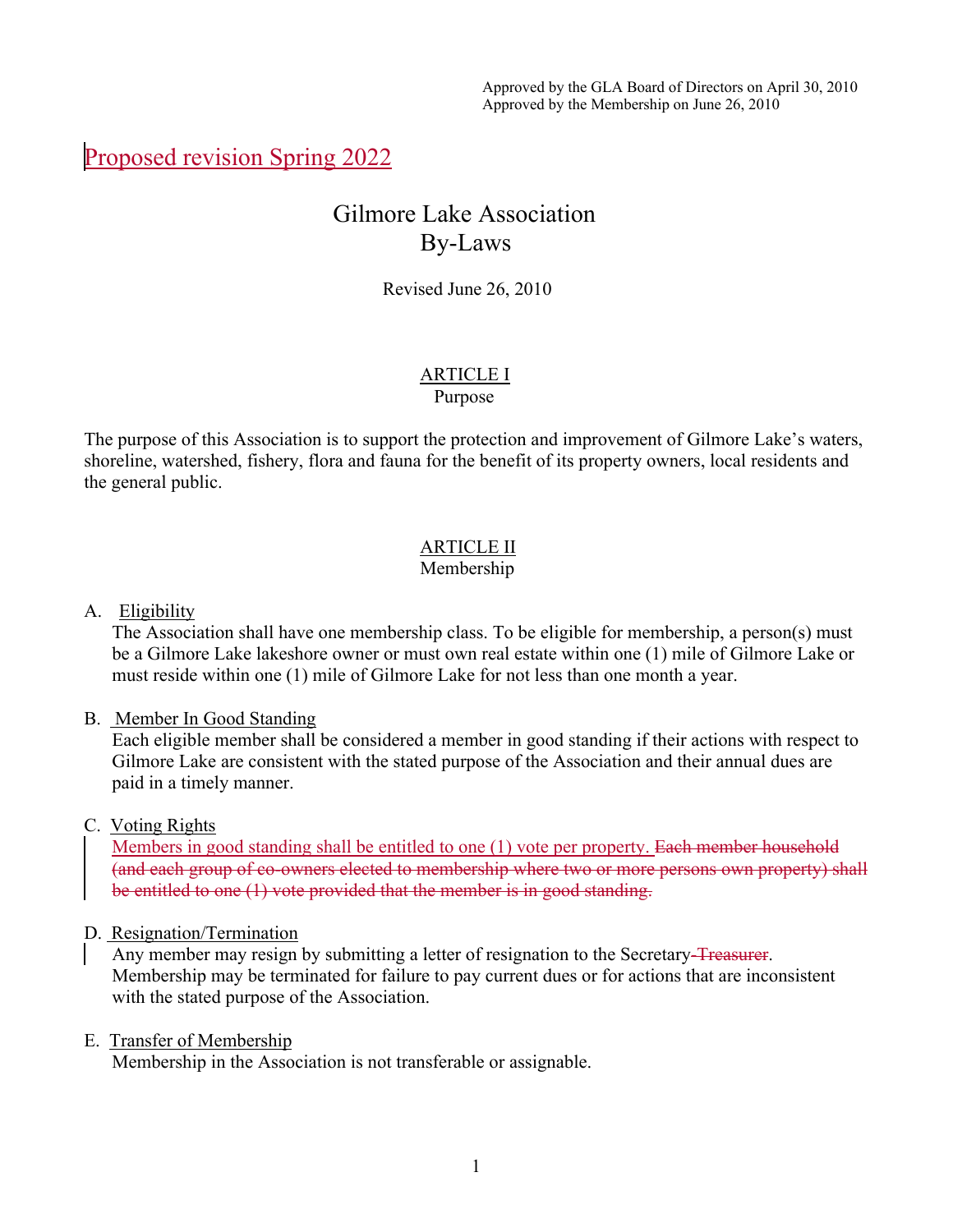#### ARTICLE III Meetings

## A. Annual Meeting

Each year a meeting of the members shall take place on a weekend between June 1 and August 31 of that year. Members shall be notified of the meeting date at least 45 days prior. The meeting shall be used, as needed, to elect board members, provide a treasury report and to conduct any other business that should come before the membership. If an in- person meeting is unable to be held due to circumstances beyond the control of the Board of Directors, a virtual meeting may be held.

#### B. Special Meetings

Special meetings of the membership may be called by the President or by a vote of not less than five members in good standing. The Secretary-Treasuer on written request of the required number of voting members, shall call the special meeting.

#### C. Location

The President may designate any location within Minong Township, Wisconsin, as the location for the annual meeting or any special meeting. If no designation is made and a special meeting is called, the meeting location shall be at the residence of any member.

#### D. Notification

Notice of a meeting of the membership shall be sent to each member in good standing by U.S. mail, email or newsletter. The notice shall include the date, place, time and purpose of the meeting. In the case of a special meeting, a notice shall be sent not less than 10 days prior to the date of such meeting. In the case of the annual meeting, notice shall be given at least two months prior to the meeting date.

## E. Quorum

Fifteen members in good standing, of which at least two members are officers or directors, shall constitute a quorum for that a meeting. If a quorum is not present at any meeting of the membership, the meeting may be adjourned by a majority vote of the members present.

#### F. Proxies

At any meeting of the membership, a member may vote either in person or by a proxy that is executed in writing by the member or his/her duly authorized attorney-in-fact. No proxy shall be valid after eleven months from the date of its execution unless otherwise provided in the proxy.

## ARTICLE IV

#### Board of Directors

#### A. General Powers

A board of directors shall manage the affairs of the Association.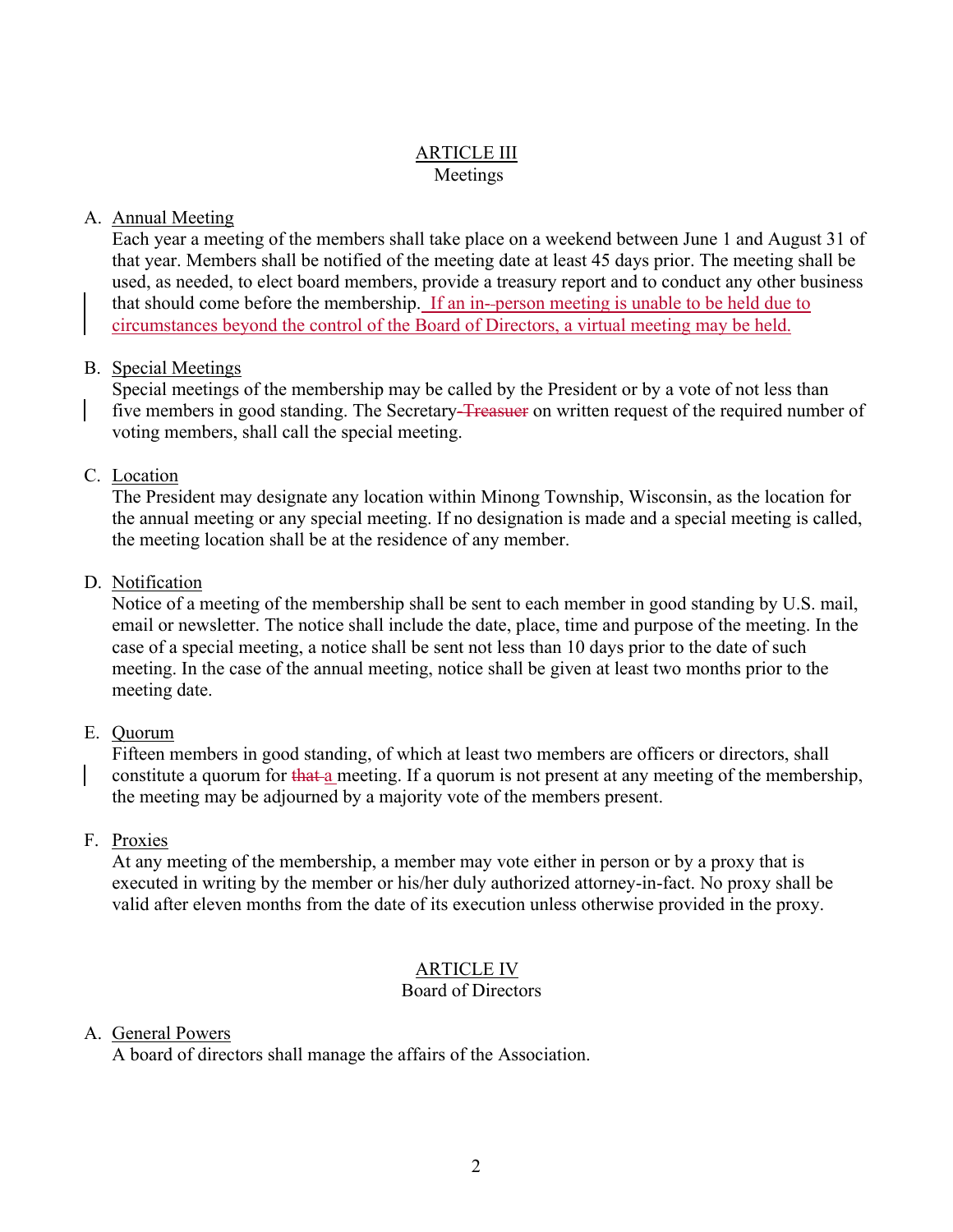## B. Conflict of Interest

Members of the board of directors shall strictly adhere to the Association's conflict of interest policy which is presented as an addendum to these by-laws. Directors shall review and sign an acknowledgement of any (or no) conflicts annually at the fall meeting of the board of directors.

#### C. Number, Tenure and Qualifications

The number of board members shall total seven and shall consist of a president, vice president, secretary-, treasurer and four-three directors. Each board member shall be elected to a three-year term by a majority vote of the members present at an annual meeting at which a quorum is present. Approximately one third of the terms shall expire each year. Only one person from any member household/group may serve on the board at any given time regardless of whether the position is elected or appointed. Only members in good standing of the Association may serve as members of the board of directors.

#### D. Election Process

At least thirty days prior to the annual members' meeting, a notice shall be placed in the Association's newsletter and website identifying those directors' whose terms are expiring. This shall disclose each director's interest in pursuing another term and shall also encourage potential candidates to attend the annual members' meeting. Candidates shall be solicited at the meeting and each provided the opportunity to address the members in attendance. A ballot listing all candidates shall be distributed and each voting member shall be allotted a number of votes equal to the number of open board positions. A voting member may vote all, some or none of their allotted votes but may not cast more than one vote for any given candidate. The votes shall be tallied and the open positions filled sequentially by the candidates receiving the highest number of votes until all positions are filled. Voting shall be by raised hands unless there is a request for a paper ballot.

#### E. Regular Meetings

Two meetings of the board of directors shall be held annually, one before and one after the annual members meeting. The spring and fall are recommended. The date, location and time shall be designated by the President.

#### F. Special Meetings

Special meetings of the board of directors may be called by the President or by any two directors. The person or persons authorized to call special meetings of the board may fix the location, date and time of the special meeting.

#### G. Notification

Notice of any meeting of the board of directors shall be given personally, by mail, email or telephone to each member of the board of directors at his/her home address or email address as shown in the records of the Association. Board members are required to respond to such notification as to whether or not they plan to attend. Notification shall be deemed to have been delivered on receipt of the response from the board member

#### H. Quorum

A majority of the members of the board of directors shall constitute a quorum for the transaction of business at any meeting of the board. If less than a majority of board members are present then a majority of those present may adjourn the meeting.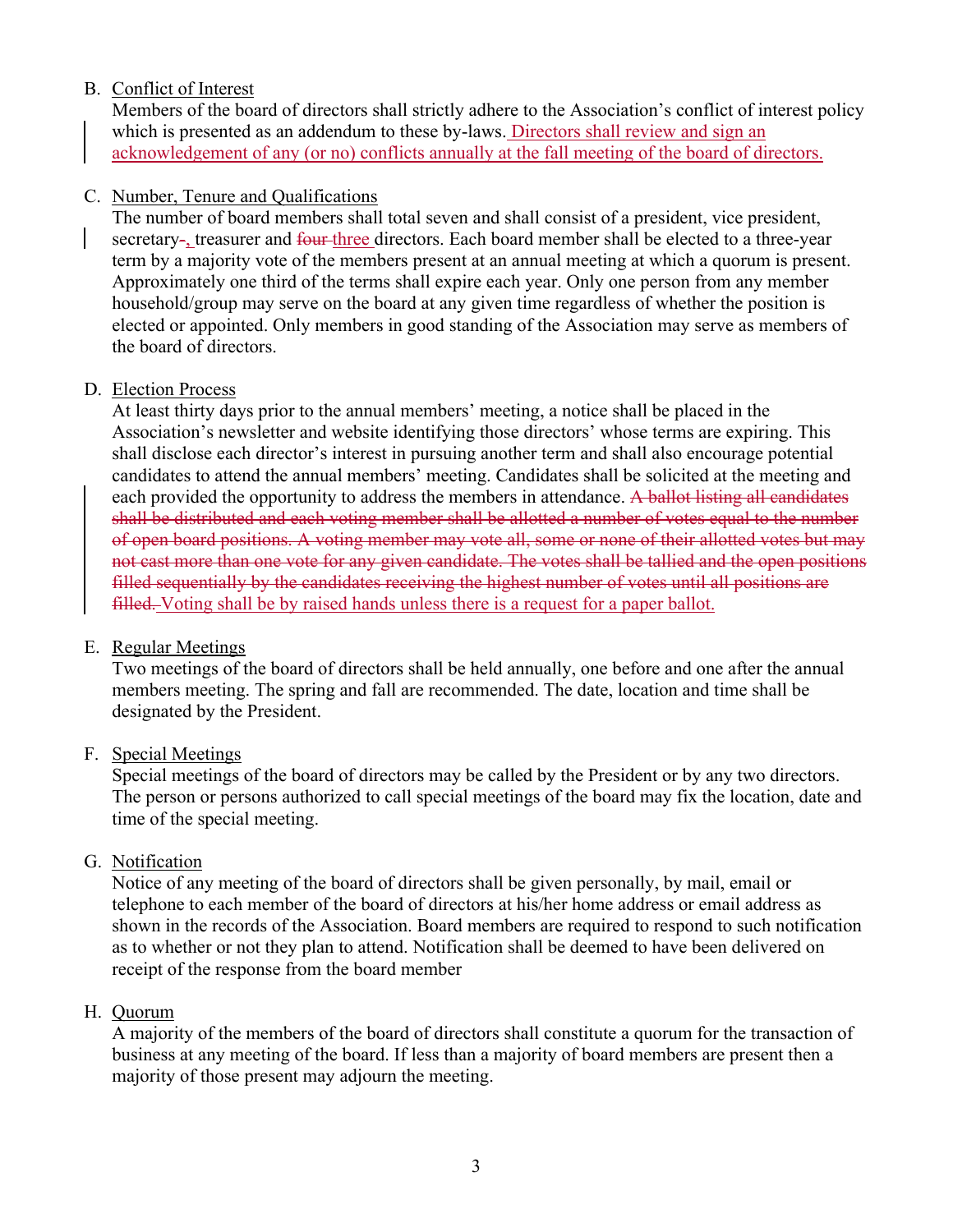## I. Vacancies

Any "in term" vacancy occurring in the board of directors due to death, resignation, removal or disqualification shall be filled by appointment by the board of directors. A director appointed to fill such vacancy shall be appointed only for the remaining term of his/her predecessor in office.

# ARTICLE V

#### **Officers**

## A. Officers

The officers of the board of directors of the Association shall be the President, Vice president and, Secretary-, and Treasurer.

## B. Election and Term of Office

The officers shall be elected by a majority vote of the directors of the board. Each newly elected officer shall serve a term of one year. An officer may serve consecutive terms as determined by vote of the directors.

## C. Vacancies

Any "in term" vacancy in any office shall be filled by appointment by the board of directors for the remaining portion of the term.

## D. President

The President shall be the principal executive officer of the Association and shall, in general, supervise and manage all of the business affairs of the Association. He/she shall preside at all meetings of the members and of the board of directors. He/she may sign along with the Secretary,- Treasurer, or any other officer of the Association any instruments that the members have authorized to be executed. He/she shall perform all duties consistent with the office of President and such other duties as may be prescribed, from time to time, by the board of directors.

#### E. Vice President

In the absence of the President or in the event of his/her inability or refusal to act, the Vice President shall perform the duties of the President. When acting in such capacity, he/she shall assume all the powers and be subject to all of the restrictions that are assigned to the office of the President. The Vice president shall perform such other duties as may, from time to time, be assigned to him/her by the President.

## Secretary-Treasurer

The Secretary-Treasurer shall be responsible for keeping the minutes of all meetings of the membership and/or the board of directors, ensuring that all notices are duly given in accordance with the provisions of these by-laws or as required by law, acting as custodian of all records of the Association and maintaining an up to date address list of all members. If required by the members the Secretary-Treasurer shall give a bond for the faithful discharge of his/her duties in such sum and with such surety or sureties as the board of directors shall deem appropriate. He/she shall have charge and custody of and be responsible for all funds and securities of the Association. He/she shall receive and give receipts for moneys due and payable to the Association from any source whatsoever and shall deposit all such moneys in the name of the Association in such banks, trust companies or other depositories as shall be selected in accordance with Article VII of these by-laws.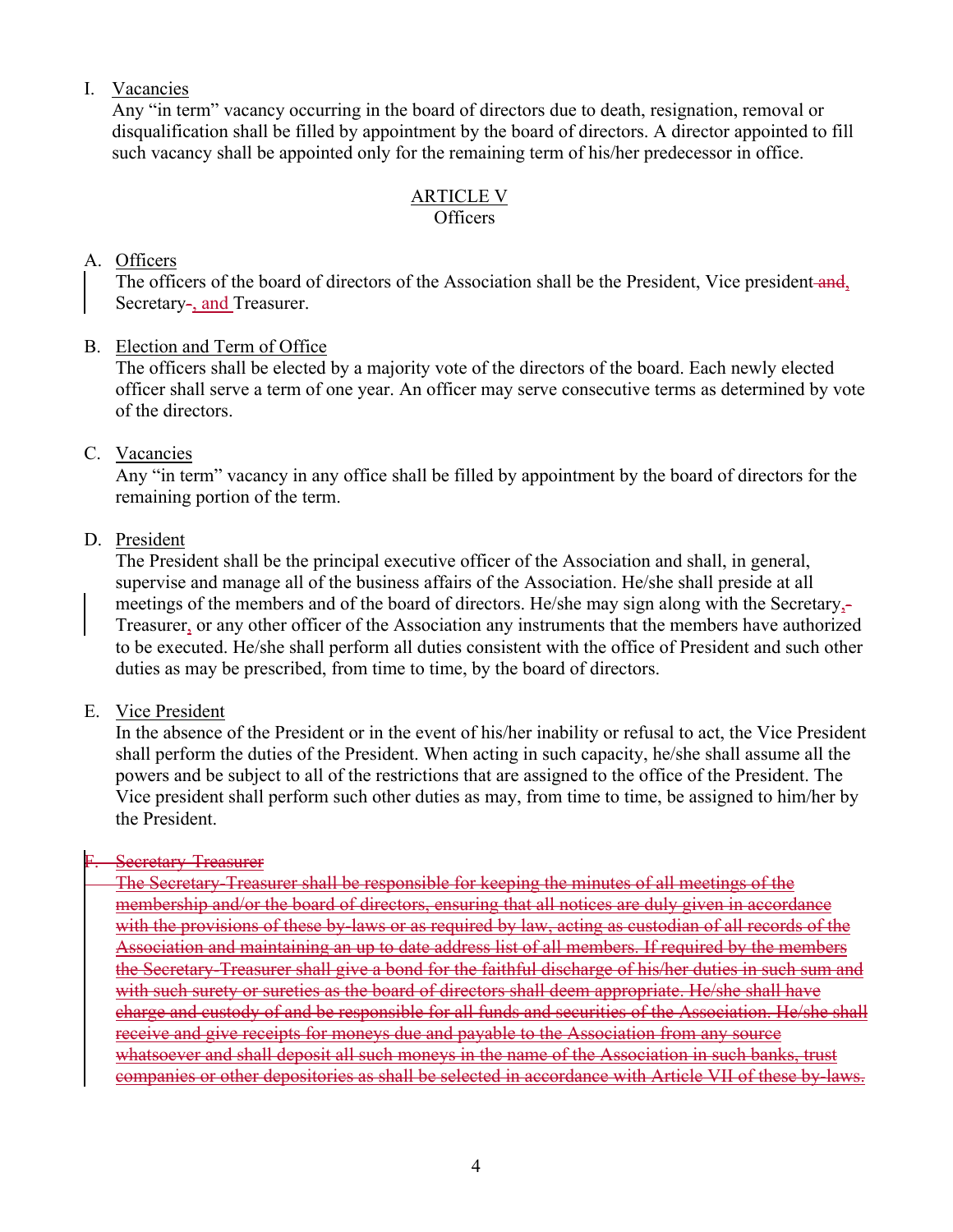He/she shall, in general, perform all duties consistent with the office of the Secretary-Treasurer and such other duties as may be assigned by the President or the membership.

F. F. Secretary

—The Secretary shall be responsible for keeping the minutes of all meetings of the membership and/or the board of directors, ensuring that all notices are duly given in accordance with the provisions of these by-laws or as required by law, acting as custodian of all records of the Association, and ensuring that an up-to--date address list of all members is kept. He/she shall perform all duties consistent with the office of the Secretary and other duties as may be assigned by the President or the membership.

# G. <del>G.</del>Treasurer

TThe Treasurer shall have charge and custody of and be responsible forto all funds and securities of the Association. He/she shall receive and give receipts for moneys due and payable to the Association from any source whatsoever and shall deposit all such moneys in the name of the Association in such banks or other depositories as shall be selected in accordance with Article VII of these by-laws. He/she shall maintain the post office box for the Association. He/she shall perform all duties consistent with the office of the Treasurer and other duties as may be assigned by the President or the membership.

# ARTICLE VI

# **Committees**

# A. Internal Committees

Committees may be established by a resolution adopted by a majority of the board of directors present at a meeting at which a quorum is present. Members of each such committee shall be members of the Association unless otherwise provided in the resolution and shall be appointed by the President. A committee member may be removed from the committee either by the President or a majority vote of the board of directors, when it is judged that such removal best serves the needs of the Association.

# B. Statement of Purpose

A committee's objectives and plans to achieve them shall be approved by the board of directors.

# C. Term

A committee's role shall be reviewed and approved annually by the board of directors. A committee may be disbanded at any time by a majority vote of the board of directors.

# D. Chairperson

A member of each committee shall be appointed as chairperson and shall be the primary liaison to the board of directors on committee activities.

# E. Vacancies

A vacancy in the membership of any committee shall be filled by appointment made in the same manner as prescribed in section A of this Article.

# F. Quorum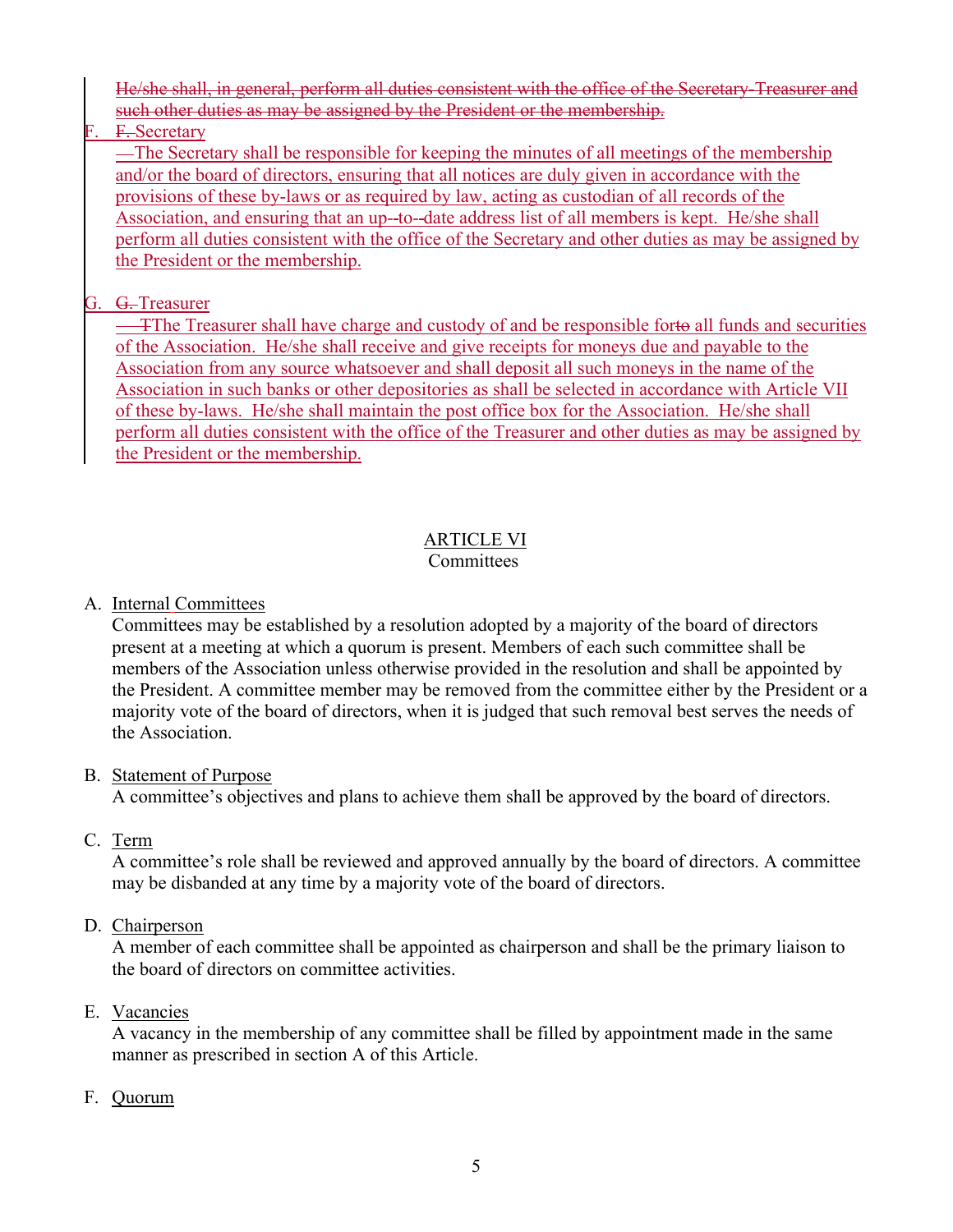A simple majority of the members of a committee shall constitute a quorum. The act of a majority of the members present at a meeting at which a quorum is present shall be an act of the committee.

# G. Rules

Each committee shall adopt rules for its governance that are consistent with these by-laws and shall provide a report at least annually to the board of directors.

## H. External Organizations

The board of directors may elect to have the Association represented in an external organization. The board of directors shall then appoint a representative who will be responsible for presenting the interests and positions of the Association to the external organization. The representative will also solicit input from and provide information to the board of directors regarding activities of the external organization. This shall not impede any Association member from joining an external organization for personal interest rather than as a representative of the Association

# ARTICLE VII

## Financial Transactions and Tax Status

# A. Tax Exempt Status

The Association shall maintain its status as an IRS 501(c)3 organization by strict adherence to the requirements set forth in IRS form 1023. The board of directors shall periodically review the benefit of maintaining tax exempt status and shall act in accordance with the results of that review.

# B. Checks, Drafts, etc.

All checks, drafts, notes or other orders for payment or evidences of indebtedness issued in the name of the Association shall be signed by the Secretary-Treasurer or any other officer.

C. Deposits

All funds of the Association shall be deposited in a timely manner to the credit of the Association in such banks, trust companies or other depositories as the board of directors may select.

# D. Gifts

The board of directors may approve, on behalf of the Association, any contributions, gifts, bequest or device for the general purposes or for any special purpose of the Association.

# E. Dissolution of Assets

In the event that a decision is taken to dissolve the Association, any assets of the Association shall be distributed to the Washburn County Lakes and Rivers Association providing it has maintained its IRS 501(c)3 status. The Wisconsin Association of Lakes shall serve as an alternate tax exempt organization.

#### ARTICLE VIII Books and Records